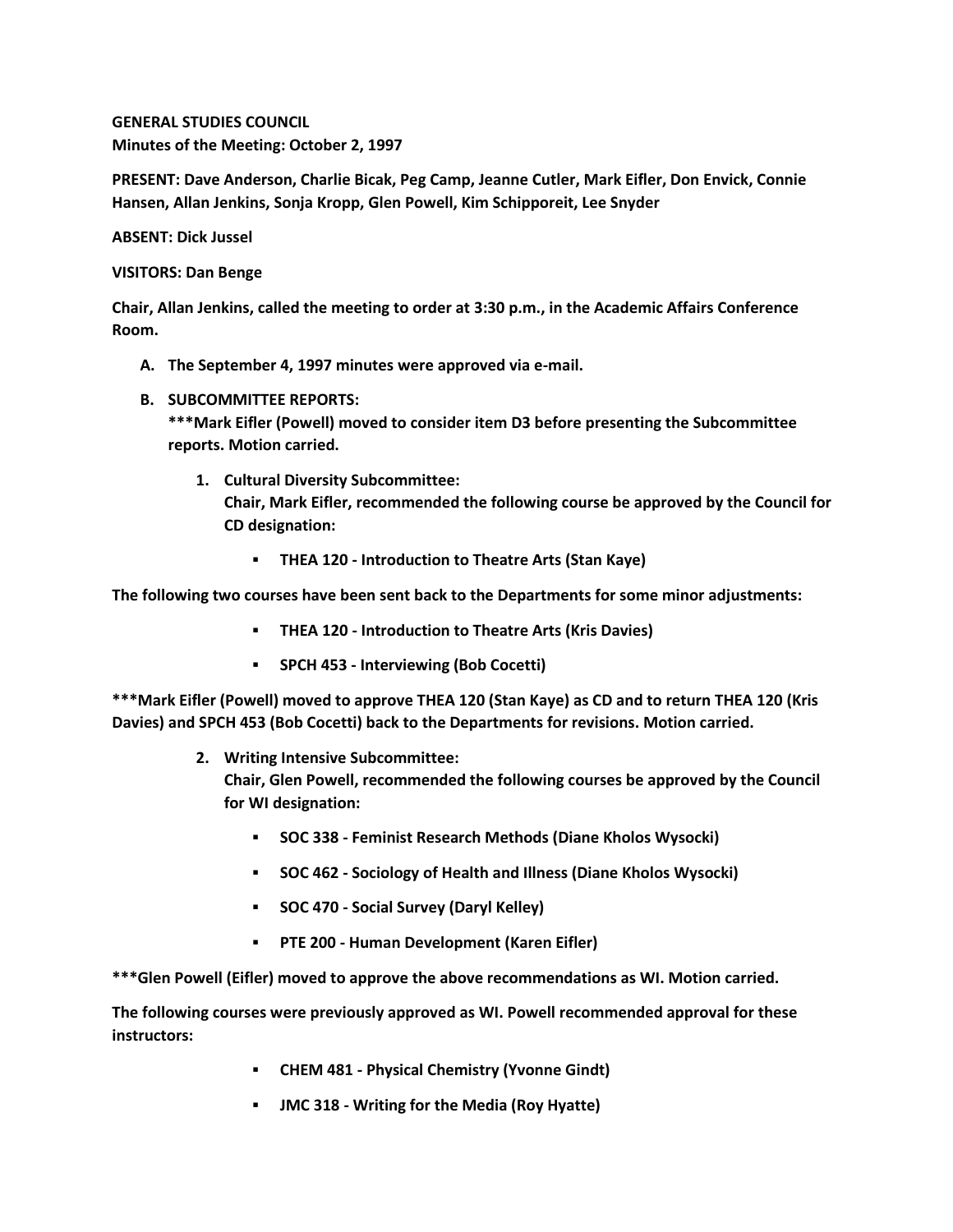**\*\*\*Glen Powell (Eifler) moved to approve the above recommendations. Motion carried.**

**C.**

- **D. NEW BUSINESS:**
	- **1. Residence College - Dan Benge: Dan Benge, Residence Life, discussed with the Council the possibility of creating a Residential College in Martin Hall and Ludden Hall.**

**If a Residential College is implemented, classes will be offered in the residence halls. A limited number of Faculty would have offices in each hall to increase student/faculty interaction. Benge stated that a Residential College would enhance student living and increase student retention.**

**The presentation was informational, no Council action was required.**

- **2. Nebraska Department of Education - Rule 24: Jenkins asked Dave Anderson to discuss Rule 24 with the Council. Anderson gave an of Rule 24 (Content of Endorsement areas). No Council action was required.**
- **E. OLD BUSINESS:**
	- **1. 300/400 Level Report: [\(Attached\)](http://www.unk.edu/academicaffairs/generalstudies/index.php?id=4002)**

**\*\*\*Glen Powell (Bicak) moved to approve the 300/400 level report separate from the additional recommendations in the report. Motion carried. Nye - Don Envick.** 

**\*\*\*Charlie Bicak (Powell) moved the additional recommendations be communicated to the Education Policy and Academic Affairs Committees. Motion carried.**

**2. Structural Assessment Update:**

**Jenkins asked the Council members how the collection process was going. Once the packets are collected, Kristi Milks will inform the Council that the material is available for review.**

**3. Continuation of CD/WI Subcommittees:**

**Mark Eifler suggested discontinuing the current CD/WI Subcommittees. Eifler also suggested he and Glen Powell would review the CD/WI proposals and bring those that meet the criteria to the full Council for approval.**

**\*\*\*Mark Eifler (Powell) moved to eliminate the current CD/WI Subcommittees. Motion carried.**

**\*\*\*Mark Eifler (Powell) moved to create a new Subcommittee that would review both CD/WI proposals. Motion carried. The following will serve on the Subcommittee: Mark Eifler (CD liaison), Glen Powell (WI liaison), Don Envick, and Sonja Kropp.**

**F. NEXT MEETING:**

**\*\*\*Don Envick (Kropp) moved to adjourn the meeting at 4:45. Motion carried.**